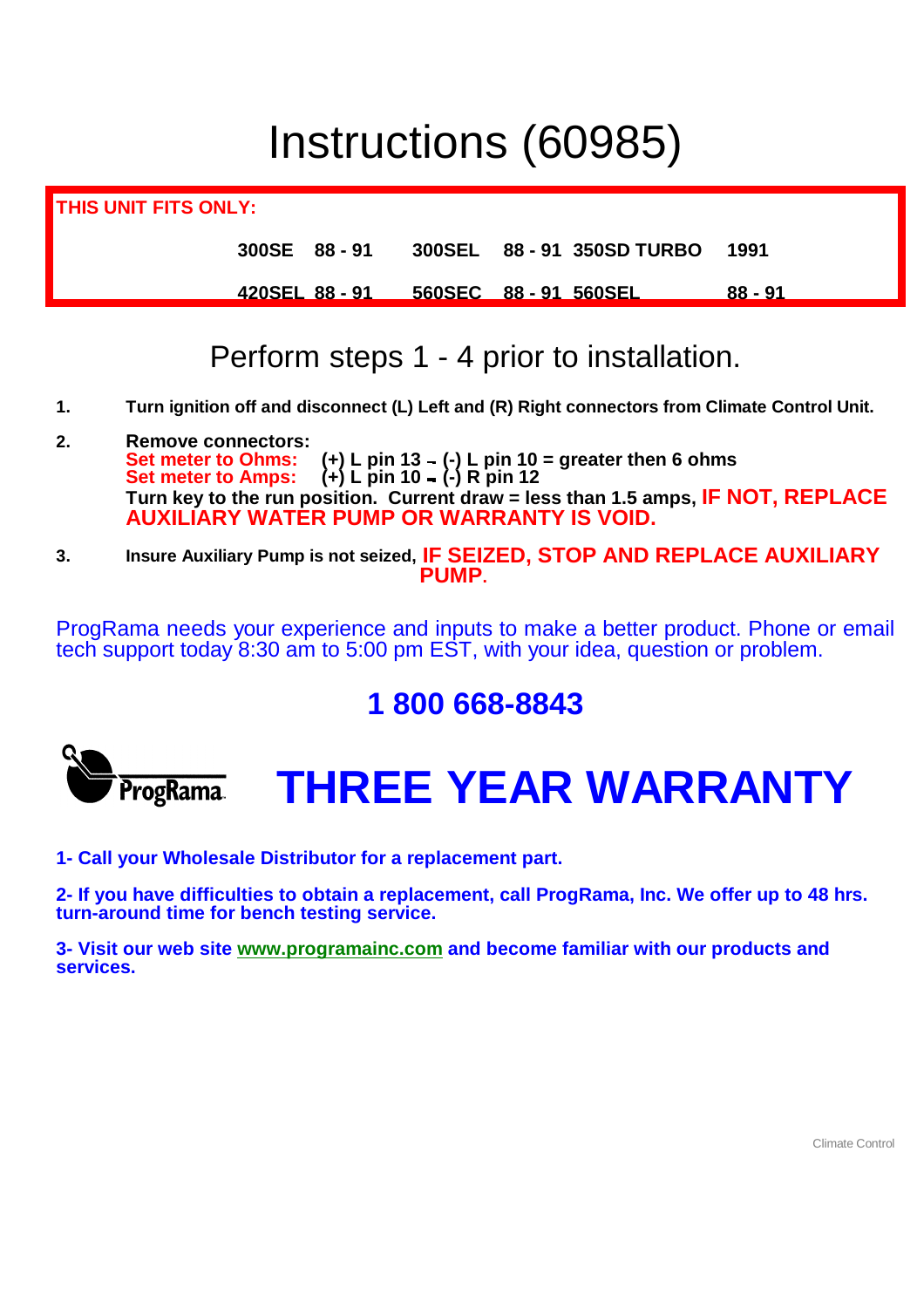Revised 01/05/02 #60985